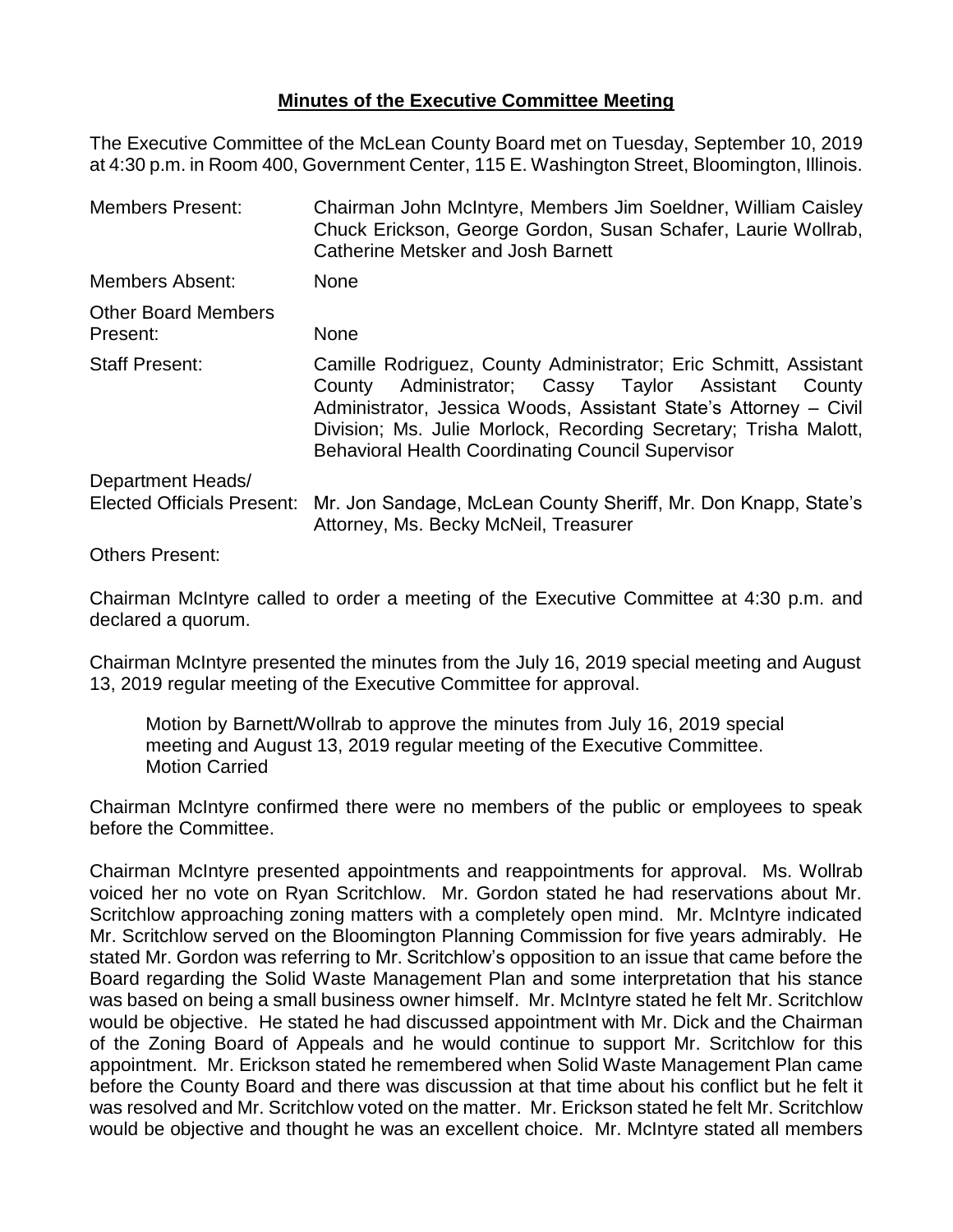Executive Committee Minutes September 10, 2019 Page **2** of **7**

have disagreed on issues and that is why there are several members. Ms. Wollrab said she could disagree with members, but felt Mr. Scritchlow was self-representing his business interests over that of his constituents which she felt was different than disagreeing with someone on their stance on a matter. She said her no vote on his appointment stood but she supported the other two appointments.

Motion by Caisley/Erickson to recommend approval of appointments and reappointments. Members Gordon and Wollrab voted no. Motion Carried.

Chairman McIntyre presented for action a request to award the justice system consulting RFP to MTG Management Consultants, LLC. Ms. Wollrab asked if staff had contacted other counties who had worked with the proposed vendor. Mr. Nelson indicated he had talked with his counter parts from Kane, Peoria and Lake Counties and all three were extremely happy with services provided.

Motion by Schafer/Gordon to recommend approval of award of the justice system consulting RFP to MTG Management Consultants, LLC. Motion Carried.

Chairman McIntyre presented for action a request to approve a proclamation of October as National Cyber Security Awareness Month. Mr. Nelson stated they have been working to increase awareness and thanked the Committee for their support.

Motion by Barnett/Wollrab to recommend approval of a proclamation of October as National Cyber Security Awareness Month. Motion Approved.

Chairman McIntyre indicated there was a general report from the Information Technology Department in the packet and asked if there were any questions for Mr. Nelson; hearing none he thanked him.

Mr. George Gordon, Chairman of the Justice Committee presented for action a request to approve a grant between McLean County and the State of Illinois Office of the Attorney General for the Violent Crime Victims Assistance Program for McLean County Children's Advocacy Center.

Motion by Gordon/Caisley to recommend approval of a request to approve a grant between McLean County and the State of Illinois Office of the Attorney General for the Violent Crime Victims Assistance Program for McLean County Children's Advocacy Center. Motion Carried.

Mr. Gordon presented for action a request to approve a grant between McLean County and the State of Illinois Office of the Attorney General for the Violent Crime Victims Assistance Program for McLean County CASA.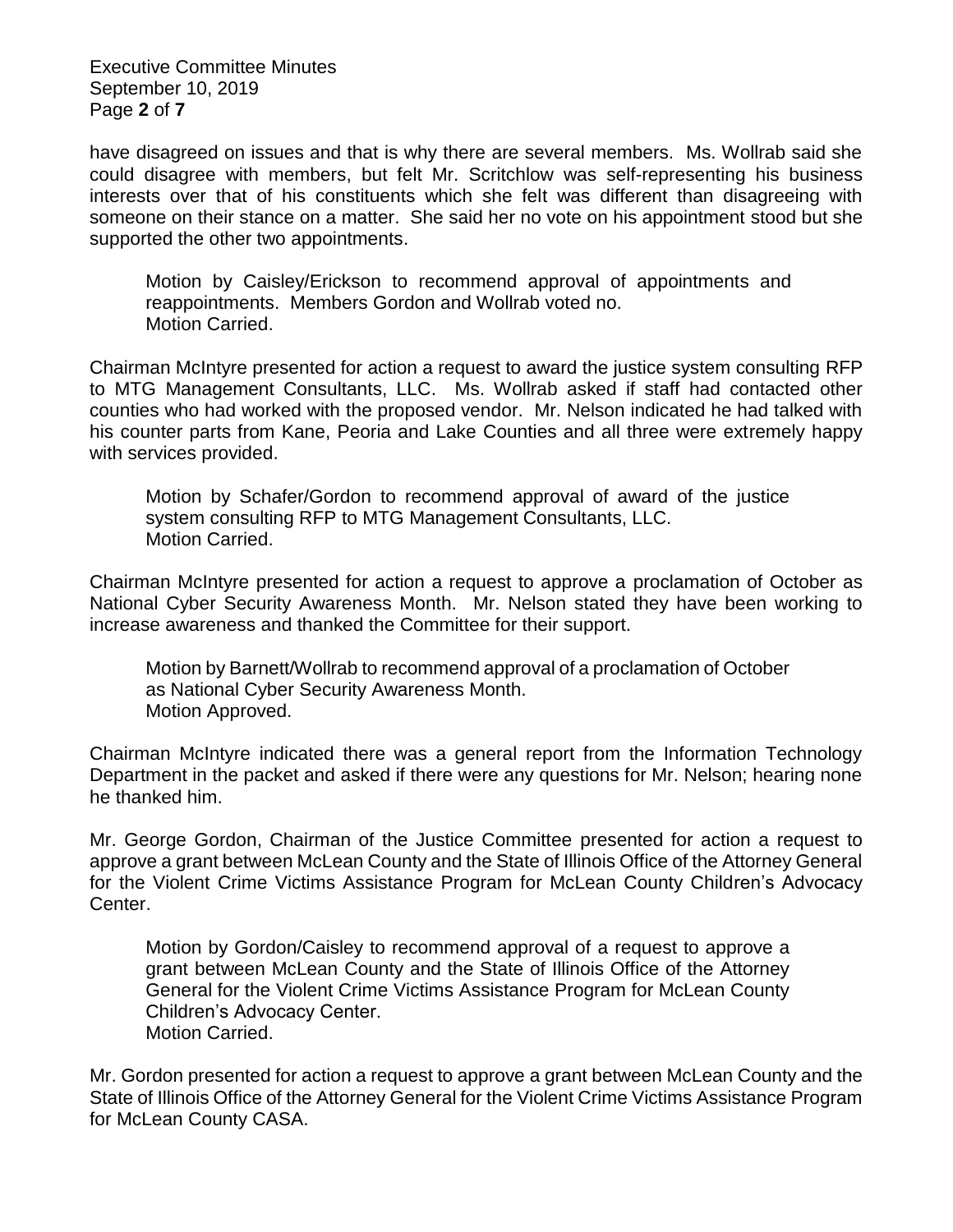Executive Committee Minutes September 10, 2019 Page **3** of **7**

> Motion by Gordon/Metsker to recommend approval of a request to approve a grant between McLean County and the State of Illinois Office of the Attorney General for the Violent Crime Victims Assistance Program for McLean County CASA.

Motion Carried.

Mr. Gordon presented for action a request to approve a Resolution Amending the Funded Full-Time Equivalent Positions Resolution for 2019 (CASA).

Motion by Gordon/Schafer to recommend approval of a Resolution Amending the Funded Full-Time Equivalent Positions Resolution for 2019 (CASA). Motion Carried.

Mr. Gordon presented for action a request to approve an Emergency Appropriation Ordinance Amending the McLean County Fiscal Year 2019 Combined Annual Appropriation and Budget Ordinance (CAC).

Motion by Gordon/Wollrab to recommend approval of an Emergency Appropriation Ordinance Amending the McLean County Fiscal Year 2019 Combined Annual Appropriation and Budget Ordinance (CAC). Motion Carried.

Mr. Gordon presented for action a request to approve a Violent Crime Victims Assistance Program Grant Agreement between McLean County and the State of Illinois Office of Attorney General for the State's Attorney Office.

Motion by Gordon/Barnett to recommend approval of a Violent Crime Victims Assistance Program Grant Agreement between McLean County and the State of Illinois Office of Attorney General for the State's Attorney Office. Motion Carried.

Mr. Gordon indicated the Justice Committee had no further items for action today but would have one additional item for the Board next week. Chairman McIntyre asked if there were any questions, hearing none, he thanked him.

Mr. Jim Soeldner, Chairman of the Finance Committee presented for action a request to approve the Proposed Insurance Program for Policy Year 2020. Mr. Soeldner thanked Staff for their hard work on this.

Motion by Soeldner/Wollrab to recommend approval of the Proposed Insurance Program for Policy Year 2020. Motion Carried.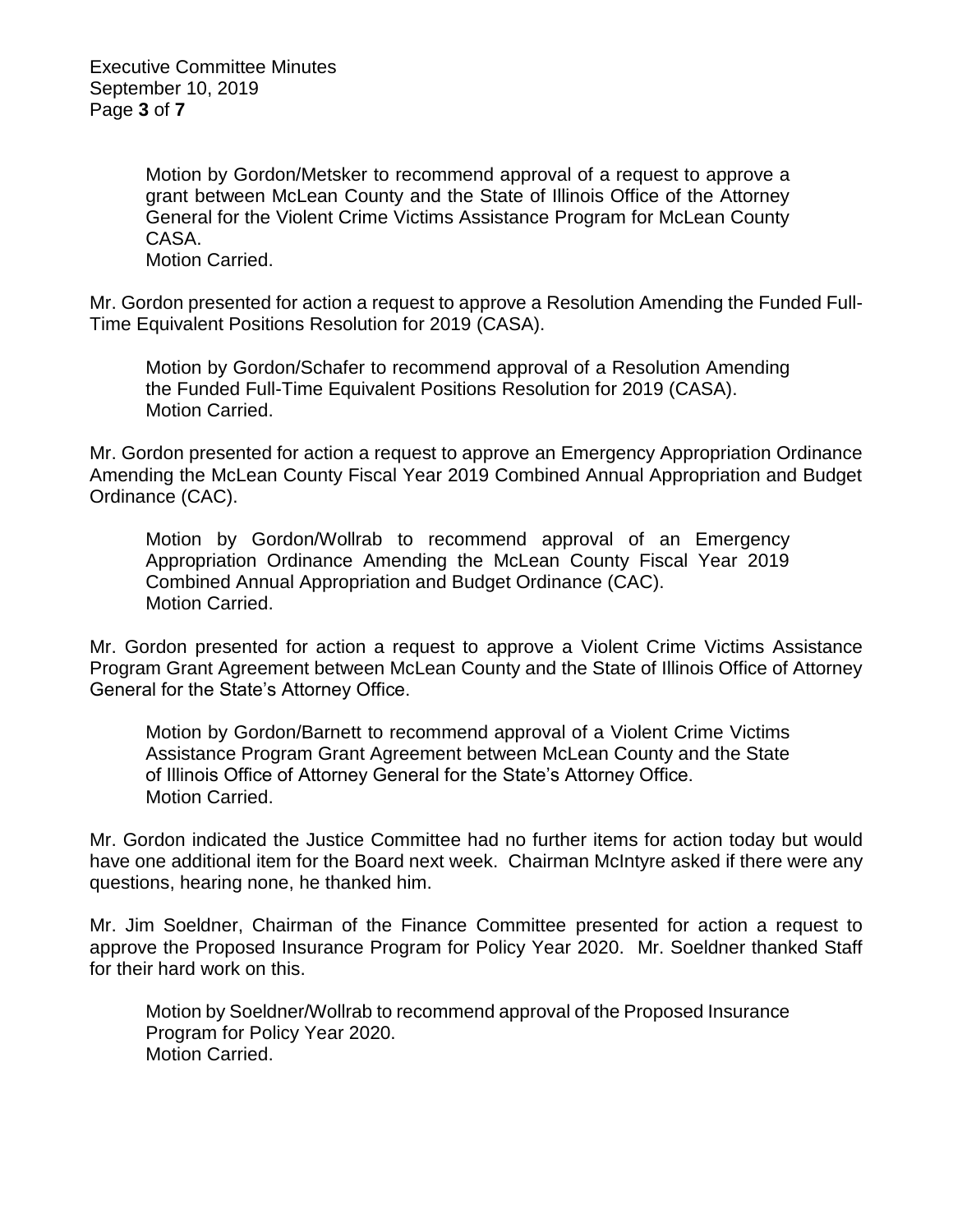Executive Committee Minutes September 10, 2019 Page **4** of **7**

Mr. Soeldner indicated they had nothing further for the Committee today, but would have items for the Board next week. Chairman McIntyre asked if there were any questions for Mr. Soeldner, hearing none he thanked him.

Ms. Susan Schafer, Chairman of the Health Committee presented for action a request to approve an Emergency Appropriation Ordinance Amending the McLean County Fiscal Year 2019 Combined Annual Appropriation and Budget Ordinance for the Nursing Home. Ms. Wollrab said she was in favor of taking care of this but wanted to make sure there were steps being taken to prevent this in the future. Ms. Schafer indicated books have been reviewed and they have not found other instances of this occurring. Ms. Rodriguez indicated they have been reviewing processes and brought the Auditor in to assist. She said they are looking at how they can book numbers and keep track of information inputted into State system compared to what we receive back. Mr. Caisley asked if they have been able to reconcile when these overpayments occurred with specific residents. Ms. Rodriguez indicated the State System is not keeping up with our input of information so reimbursement is occurring after we have submitted change in circumstance but before the State system is updated. She stated it is hard to reconcile as we received lump sum payments that do not state which residents payment applies. She said they are now booking differently to keep track of amount that is supposed to be billed and received from Medicaid and what we actually receive. Mr. Caisley asked if this occurs when someone goes from private pay to Medicaid. Ms. Rodriguez stated it mostly occurs when a person is on Medicaid and their financial situation changes slightly. She then provided an example.

Motion by Schafer/Gordon to recommend approval of an Emergency Appropriation Ordinance Amending the McLean County Fiscal Year 2019 Combined Annual Appropriation and Budget Ordinance for the Nursing Home. Motion Carried.

Ms. Schafer indicated they had nothing further for action today but would have something for the board next week. Chairman McIntyre asked if there were any questions; hearing none, he thanked her.

Mr. Chuck Erickson, Chairman of the Land Use and Development Committee indicated they had no action items for today, but would have an item for the Board next week. Chairman McIntyre asked if there were any questions, hearing none, he thanked Mr. Erickson.

Mr. William Caisley, Chairman of the Transportation Committee indicated they had nothing for action today, but would have items next week for the Board. Chairman McIntyre asked if there were any questions; hearing none, he thanked Mr. Caisley.

Mr. Josh Barnett, Vice Chairman of the Property Committee presented for action a request to approve a Capital Improvement Agreement by and between the Public Building Commission and McLean County.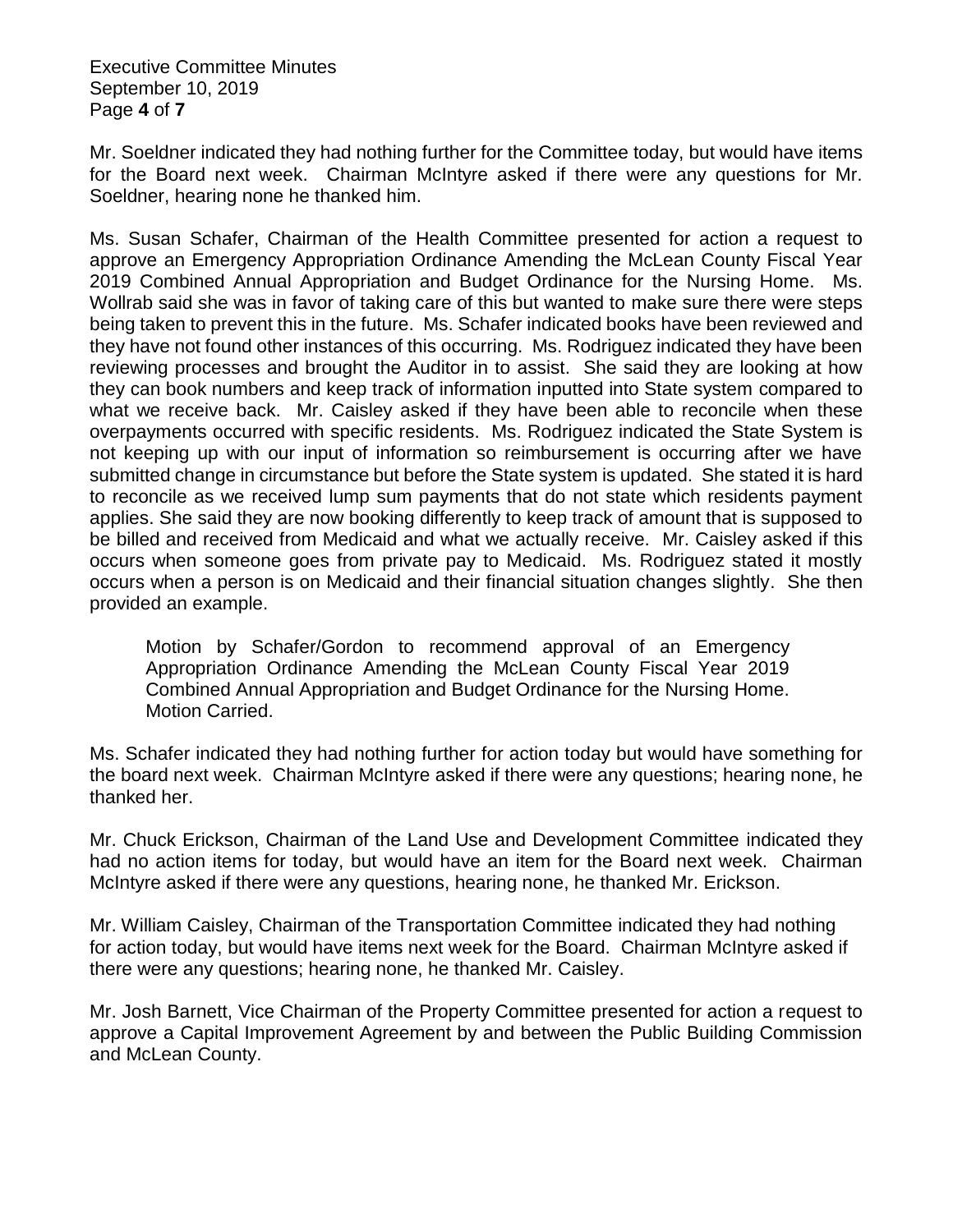Executive Committee Minutes September 10, 2019 Page **5** of **7**

> Motion by Barnett/Wollrab to recommend approval of Capital Improvement Agreement by and between the Public Building Commission and McLean County. Motion Carried.

Mr. Josh Barnett, Vice Chairman of the Property Committee presented for action an Emergency Appropriation Ordinance Amending the McLean County Fiscal Year 2019 Combined Annual Appropriation and Budget Ordinance General Fund 0001, Facilities Management 0041. Ms. Wollrab asked if this would be repaid over several years or one payment. Mr. Barnett indicated it would be spread out with a zero percent interest rate.

Motion by Barnett/Metsker to recommend approval of an Emergency Appropriation Ordinance Amending the McLean County Fiscal Year 2019 Combined Annual Appropriation and Budget Ordinance General Fund 0001, Facilities Management 0041. Motion Carried.

Mr. Josh Barnett, Vice Chairman of the Property Committee presented for action a request to approve an Emergency Appropriation Ordinance Amending the McLean County Fiscal Year 2019 Combined Annual Appropriation and Budget Ordinance (Facilities FF&E).

Motion by Barnett/Gordon to recommend approval of a request to approve of an Emergency Appropriation Ordinance Amending the McLean County Fiscal Year 2019 Combined Annual Appropriation and Budget Ordinance (Facilities FF&E). Motion Carried.

Mr. Barnett indicated they had nothing further for the Committee today but would have one additional item for the Board next week. Chairman McIntyre asked if there were any questions; hearing none, he thanked him.

Ms. Camille Rodriguez, County Administrator presented the general employment activity report was in the packet and she would be happy to answer any questions.

Under Other Business Mr. McIntyre stated the Behavioral Health Coordinating Council was scheduled to meet on Friday, September 13th. He mentioned agenda items and indicated members were welcome to attend. He also provided the date for the Behavioral Health Community Health Forum of October 17<sup>th</sup> at the Marriott.

Mr. Soeldner stated he has spoken with someone from the Taxpayers Federation of Illinois as they seem to be one of the lead groups on proposed legislation dealing with revenue from sale of cannabis. He said they spoke about timeline to start receiving revenue. Mr. Soeldner said individual indicated the intent of legislation was to allow governments to start collecting revenue right away, but that is not what the legislation stated. Mr. Soeldner stated he would like to see this Board come up with a Resolution by November so we would be prepared to start taxing. Ms. Wollrab asked him what our process would be. Mr. Soeldner stated he felt we would first need to decide if we are going to tax and the rate we would tax and then prepare and pass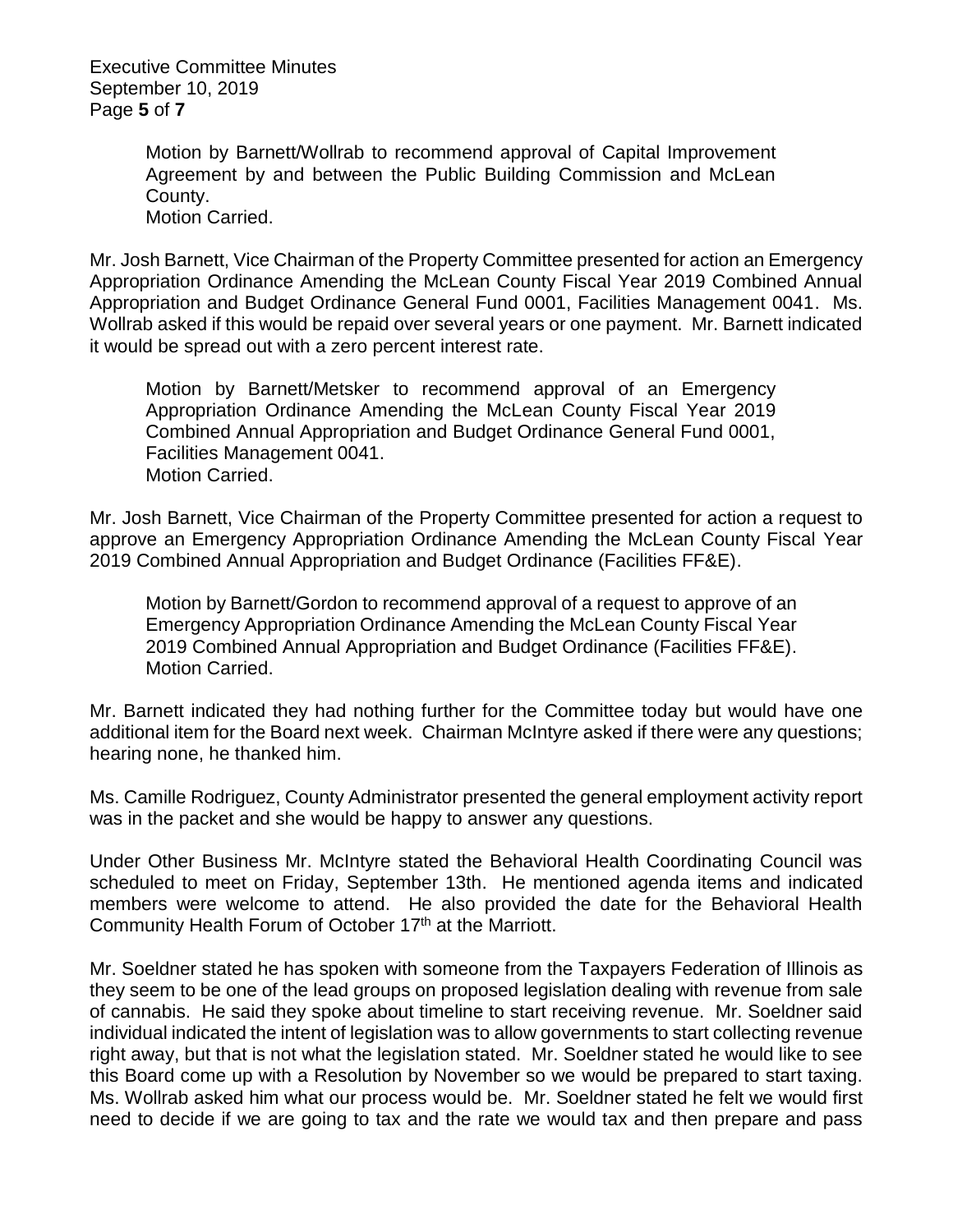Executive Committee Minutes September 10, 2019 Page **6** of **7**

documents to put that into effect based on legislation. Ms. Schafer stated it was her understanding the only place that would be allowed to sell cannabis was the dispensary in Normal. Mr. Soeldner stated that is what the legislation says now, but that was not the intent of the legislation. He felt that more retail locations would also be part of a trailer bill. Mr. McIntrye asked if he would forward email with information to the Committee. Mr. McIntyre stated he and Camille had met with Mr. Taylor Anderson, the County's lobbyist about this and a few other matters. Ms. Rodriguez indicated she would be attending a conference of County Administrators and cannabis was on the agenda. She indicated she would pass along any information that she obtains.

Mr. Soeldner mentioned the Legislative Breakfast on Monday the 16<sup>th</sup>. Mr. Gordon asked if we knew what would be included in trailer bills. Mr. Soeldner stated that legislators attending the breakfast might know. He also reminded the Committee that cannabis legislation would affect many departments. Mr. Caisley asked if Mr. Anderson would be at the breakfast. Mr. McIntyre stated he was invited and Ms. Rodriguez indicated she would follow up with him.

Chairman McIntyre presented transfers from the County Administrator for approval

Motion by Schafer/Caisley to approve the transfers Motion Carried.

Chairman McIntyre presented invoices for the General, Shared Sales Tax, Veterans and Waste Management Funds in the amount of \$283,567.30.

| MCLEAN COUNTY BOARD COMMITTEE REPORT | PAGE 1 OF 6 |
|--------------------------------------|-------------|
| AS OF 8/29/2019                      |             |
| <b>EXPENDITURE SUMMARY BY FUND</b>   |             |

**Executive Committee** 

|      | <b>FUND</b> | <b>FUND TITLE</b>               | <b>PENDING TOTAL</b> | PREPAID TOTAL | <b>FUND TOTAL</b> |
|------|-------------|---------------------------------|----------------------|---------------|-------------------|
|      | 0001        | GENERAL FUND                    |                      | \$270,861,43  | \$270,861,43      |
|      | 0007        | Shared Sales Tax/Municipalities |                      | \$7,135.27    | \$7,135.27        |
|      | 0136        | VETERANS ASSISTANCE COMM.       |                      | \$1,705.75    | \$1,705.75        |
| 0180 |             | VENDING MACHINE ACCOUNT         |                      | \$3,864.85    | \$3,864.85        |
|      |             |                                 |                      | \$283,567.30  | \$283,667.30      |
|      |             |                                 |                      |               | - -               |

Motion by Gordon/Metsker to recommend approval of bills for the General Fund in the amount of \$283,567.30. Motion carried.